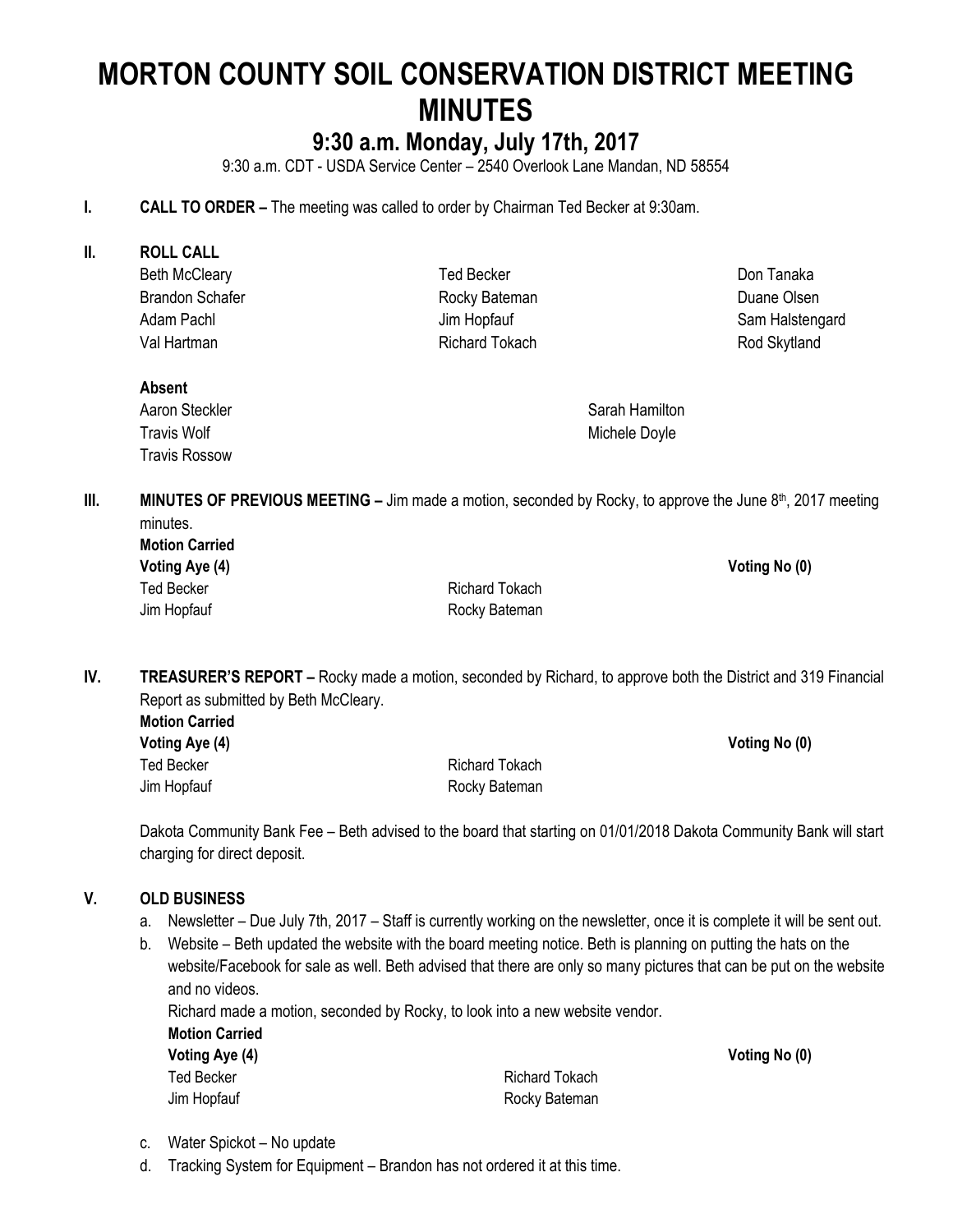e. Jim Report on Legal Issue – The issue is being resolved.

#### **VI. REVIEW WORK PLAN/CALENDAR**

a. Midwest Bugfest with Dr. Jonathan Lundgren – July  $12<sup>th</sup>$  &  $13<sup>th</sup>$  (Would we like to sponsor?) – The board discussed sponsorship amounts.

Rocky made a motion, seconded by Jim, to sponsor \$1,000 to the Burleigh County Soil Conservation District. **Motion Carried**

**Voting Aye (4) Voting No (0)** Ted Becker **Richard Tokach** Richard Tokach

Jim Hopfauf **Rocky Bateman** 

- b. Northern Plains Grasslands Symposium with Allan Savory July 19<sup>th</sup> & 20<sup>th</sup> (Sponsored \$5,000 using 319 funds)
- c. Cover Crop Tour with Justin Zahradka September 14<sup>th</sup> (Would we like to sponsor?) Brandon will get more information on this.
- d. NDASCD Annual Convention November 19<sup>th</sup>-21<sup>st</sup> with David Montgomery as the Main speaker and Josh Dukart as a speaker for a few mini-sessions (would we like to sponsor?) – Rocky suggested asking other Districts to contribute as well.
- e. Soil Health Workshop @ BSC February 28<sup>th</sup>, 2018 (Would we like to sponsor?) The board discussed possible speakers and suggestions. Beth and Brandon will take those to the Burleigh County Meeting.

#### **VII. NEW BUSINESS**

- a. 319 2016 Integrated Report Brandon provided the board with a copy of the report from the ND Department of Health.
- b. Youth Range Camp Applications Beth provided the board with a copy of the applications. Richard made a motion, seconded by Jim, to sponsor the two applicants Jacob Gartner and Claire Graner, who attended the youth range camp. **Motion Carried**

| wotion Carried |                |               |
|----------------|----------------|---------------|
| Voting Aye (4) |                | Voting No (0) |
| Ted Becker     | Richard Tokach |               |
| Jim Hopfauf    | Rocky Bateman  |               |

c. Arden Hagerott Planting – Arden Haggerott had a plan for trees set up in the fall of 2016 for a spring 2017 planting. In the spring of 2017 Adam was contacted by Tetra Tech to do mitigation plantings for the Oliver III Wind Farm. Mr. Haggerott was one of the landowners scheduled to have trees planted for this. After discussion it was agreed that the trees Mr. Haggerott was due from the wind farm would be paid for in his already existing plan as a sort of makeshift cost share. The planting would have cost an estimated \$3600, and the Wind Farm would have covered an estimated \$280. The plan ended up being held up by the wind farm and the PSC, and was not cleared to be planted until into July, even though Mr. Haggerott had things ready to go at the appropriate time in the spring. This would have resulted in low survival rates for the planting even though none of this was due to the actions of Mr. Haggerott. This seemed very unfair to Mr. Haggerott, so after discussion with him and Tetra Tech they both agreed that the planting could be postponed until next year to give him better survival of his planting of which he was still paying the majority. Adam is asking the board for permission to carry over his down payment till next year due to the delay from the PSC and the Wind Farm.

Rocky made a motion, seconded by Richard, to hold the down payment for Arden Hagerott till the 2018 season and try to re-coop the money for the trees from the wind farm.

| <b>Motion Carried</b> |
|-----------------------|
| Voting Aye (4)        |
| <b>Ted Becker</b>     |
| Jim Hopfauf           |

Richard Tokach Rocky Bateman **Voting No (0)** 

d. Rod Skytland Report – Rod provided the board with a report on the District Coverage.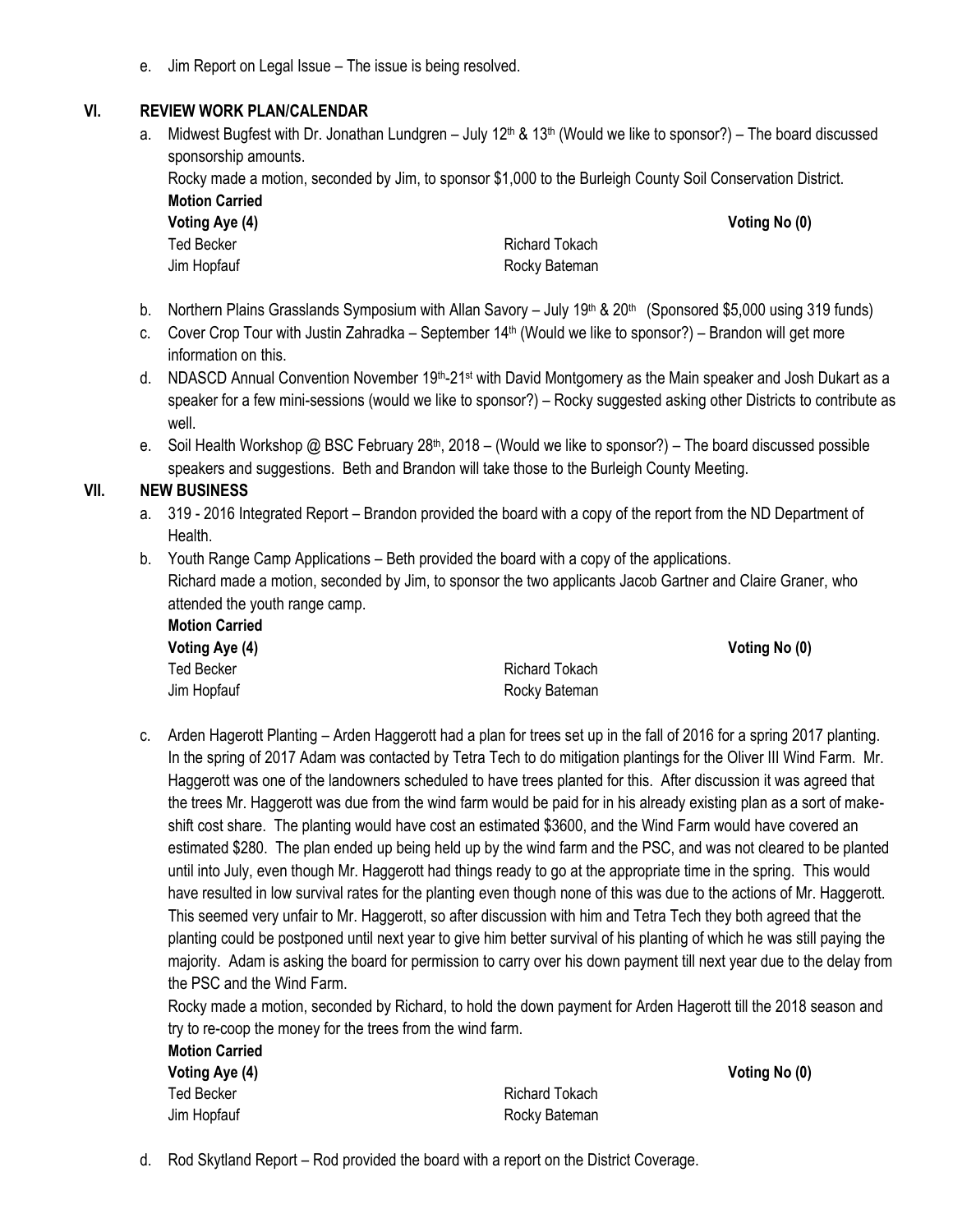#### **VIII. REPORT OF DISTRICT PROGRAMS**

1. OMG Grassland Improvement Project - Semi-annual Report – Brandon Provided the board with a copy of the report that he sent into the Outdoor Heritage Fund. There is enough funding to have another batching period this fall.

#### **IX. REPORT OF DISTRICT EMPLOYEES**

#### a. District Technician

1. Update on Trees and Fabric – Adam provided the board with a report for this tree season. Adam cannot get the 4 wheeler to start. Adam is thinking that it is the starter.

The board suggested Adam looking into providing a discount to people for people that need to replace trees.

#### b. District Secretary

1. Admin Update

No-Till Hats- Beth and Rocky sold 7 Hats at the Jonathan Lundgren Garden Tour. People seem to really like the Blue and Pink ones.

Mill Levy – Beth provided the board with the Mill Levy Budget items that needed discussing.

Richard made a motion, seconded by Rocky, to have a \$500 scholarship for Morton County Students who take any sciences in college including advanced degrees, the student will be responsible for providing the transcript along with the essay.

**Motion Carried Voting Aye (4) Voting No (0)** Ted Becker **Richard Tokach** Richard Tokach Jim Hopfauf **Rocky Bateman** 

Richard made a motion, seconded by Rocky, to have a \$1,200 budget for the promotional items for the Mill Levy. **Motion Carried Voting Aye (4) Voting No (0)** Ted Becker **Richard Tokach** Jim Hopfauf **Rocky Bateman** 

Rocky made a motion, seconded by Jim, to set a \$15,000 budget for workshops and demonstrations for 2018 for the Mill levy. **Motion Carried**

| Voting Aye (4) |                       |
|----------------|-----------------------|
| Ted Becker     | <b>Richard Tokach</b> |
| Jim Hopfauf    | Rocky Bateman         |

**Voting Aye (4) Voting No (0)**

Jim made a motion, seconded by Rocky, to set a budget of \$180,000 for the Gross Wages for the 2018 Mill Levy Budget.

| <b>Motion Carried</b> |                |
|-----------------------|----------------|
| Voting Aye (4)        |                |
| Ted Becker            | Richard Tokach |
| Jim Hopfauf           | Rocky Bateman  |

**Voting No (0)**